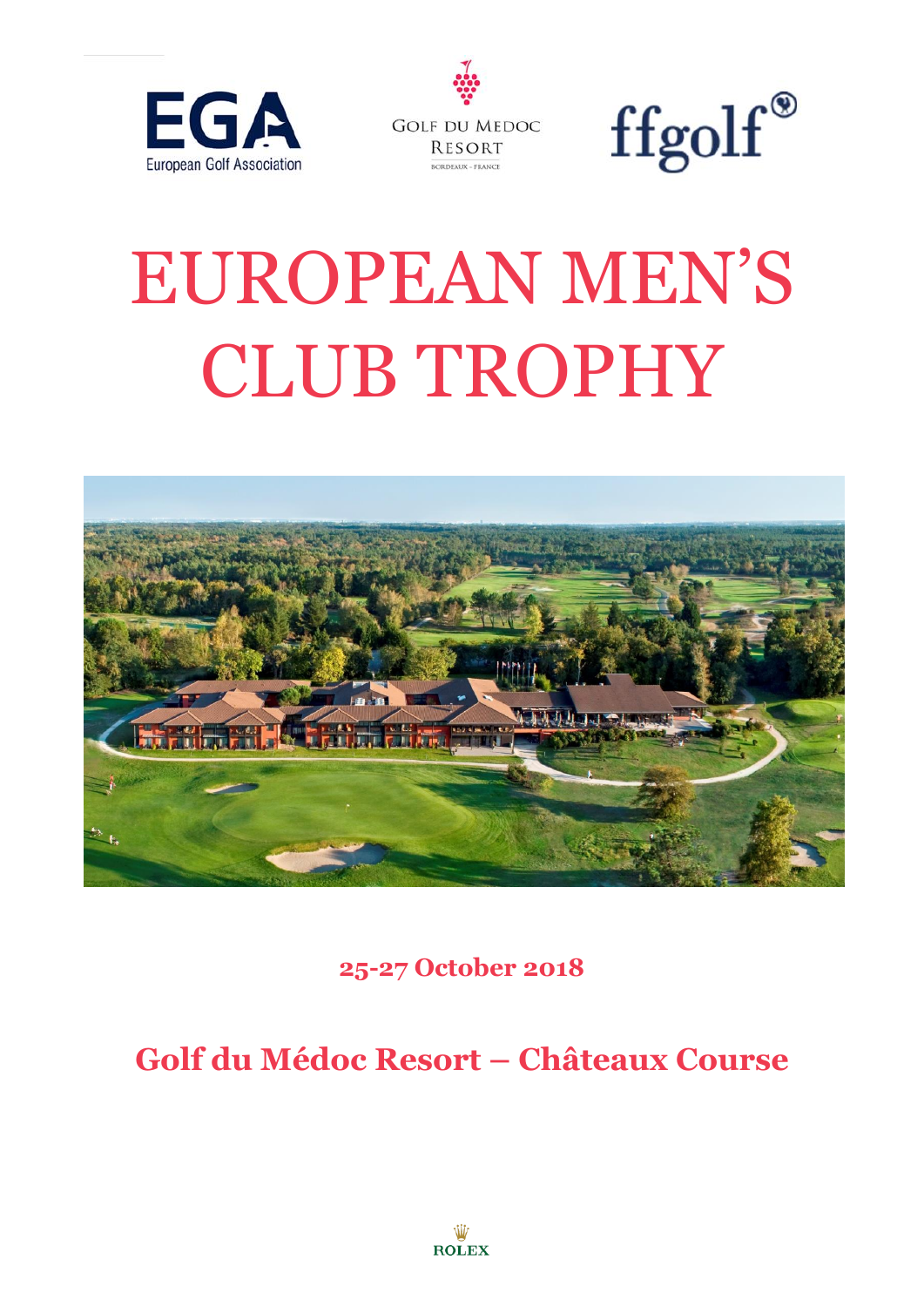





# **Golf du Médoc Resort – Châteaux Course**

A must-visit destination combining golf, gastronomy, wine tasting and relaxation between the estuary and the ocean for the most pleasant of stays. Nestled in the heart of 200 hectares of countryside, the Golf du Médoc Resort offers two golf courses recognized amongst the most beautiful in Europe, a MGallery by Sofitel Hotel & Spa and a unique Training Center in an exceptional setting at the gates of Bordeaux.





The Châteaux course (Bill COORE USA) was voted Best Golf Course in France in 2014, 2016 and 2017 by the World Golf Awards. It adheres to the purest tradition of the Scottish 'links'. The wide fairways bordered by heathers, gorses and brooms carry the players through unspoiled nature. The quality of the greens, the effect of ocean winds and the technical richness of the course design make this championship course a golfing challenge of the highest order.

Par 71 6325M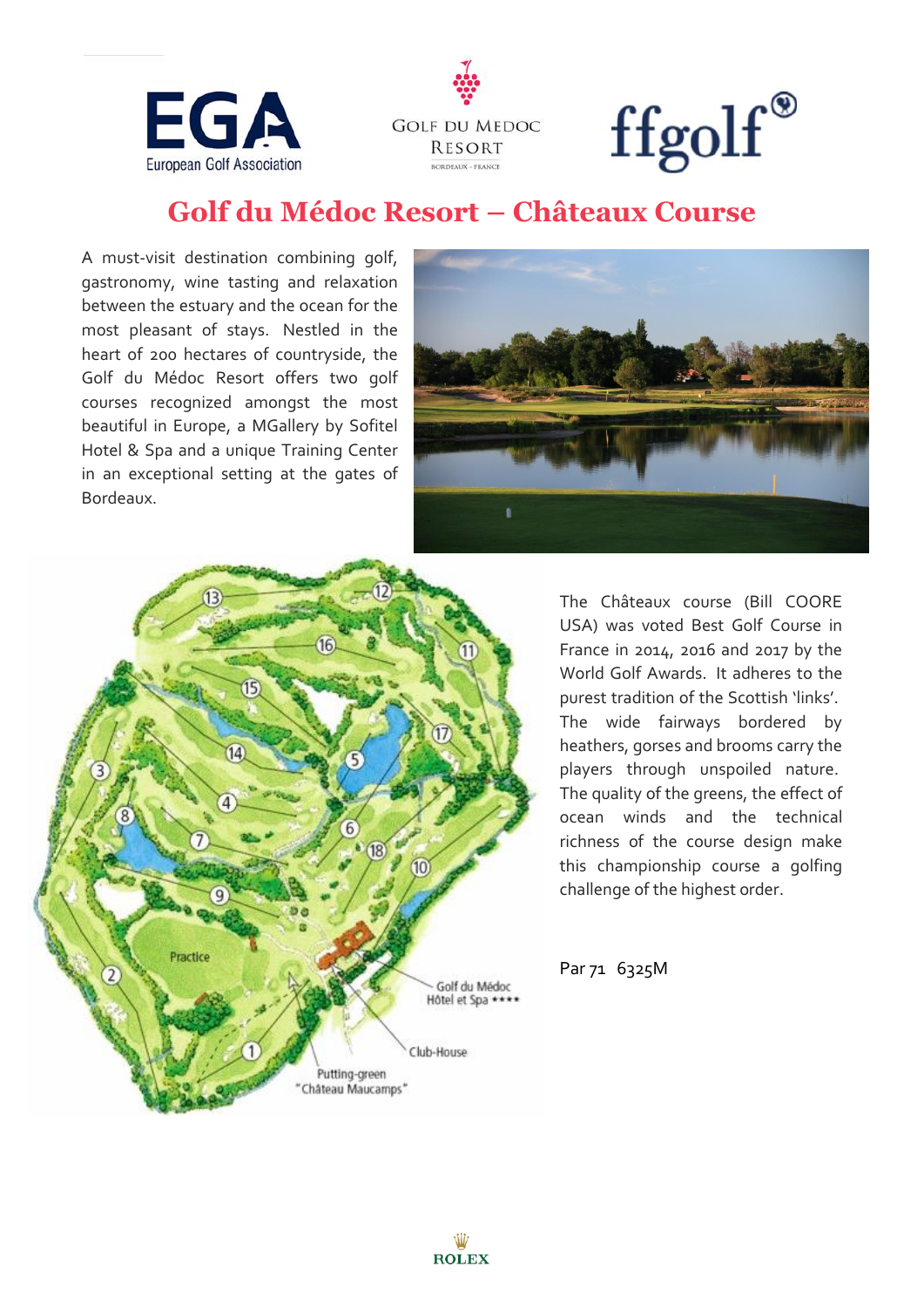





# **Golf du Médoc Resort-M Gallery by Sofitel**

Nestled in the heart of our two golf courses, the 4-star Hotel & Spa of the Golf du Médoc Resort is an exceptional venue located near the famous Médoc vineyards with which it has established some privileged ties. The hotel opens onto the golf courses and offers a unique view from the restaurant and the private bedroom terraces.

The 25m2 Classic rooms are Bright with modern décor and have a 'MyBed' bed design and a Bathroom with shower. The WI-FI and access to the SPA



(heated indoor, swimming pool, fitness room, steam room…) are included.

#### **Rates:**

Single Room: 115€ Double Room: 138€ Suite: 215€ Double Suite: 228€ Breakfast: 16€ City tax: 1,50 € per pers/per night It must be clarified in advance if guests require a double bed or single beds in their suite.

Rooms can be booked through **Golf du Médoc Hotel & Spa** using the booking form.

#### **Golf du Médoc Hotel & Spa**

Adress : Chemin de Courmateau – 33290 Le Pian Médoc Tel: +33 5 56 70 78 52 Email : H6660-OM@accor.com Website: www.golfdumedocresort.com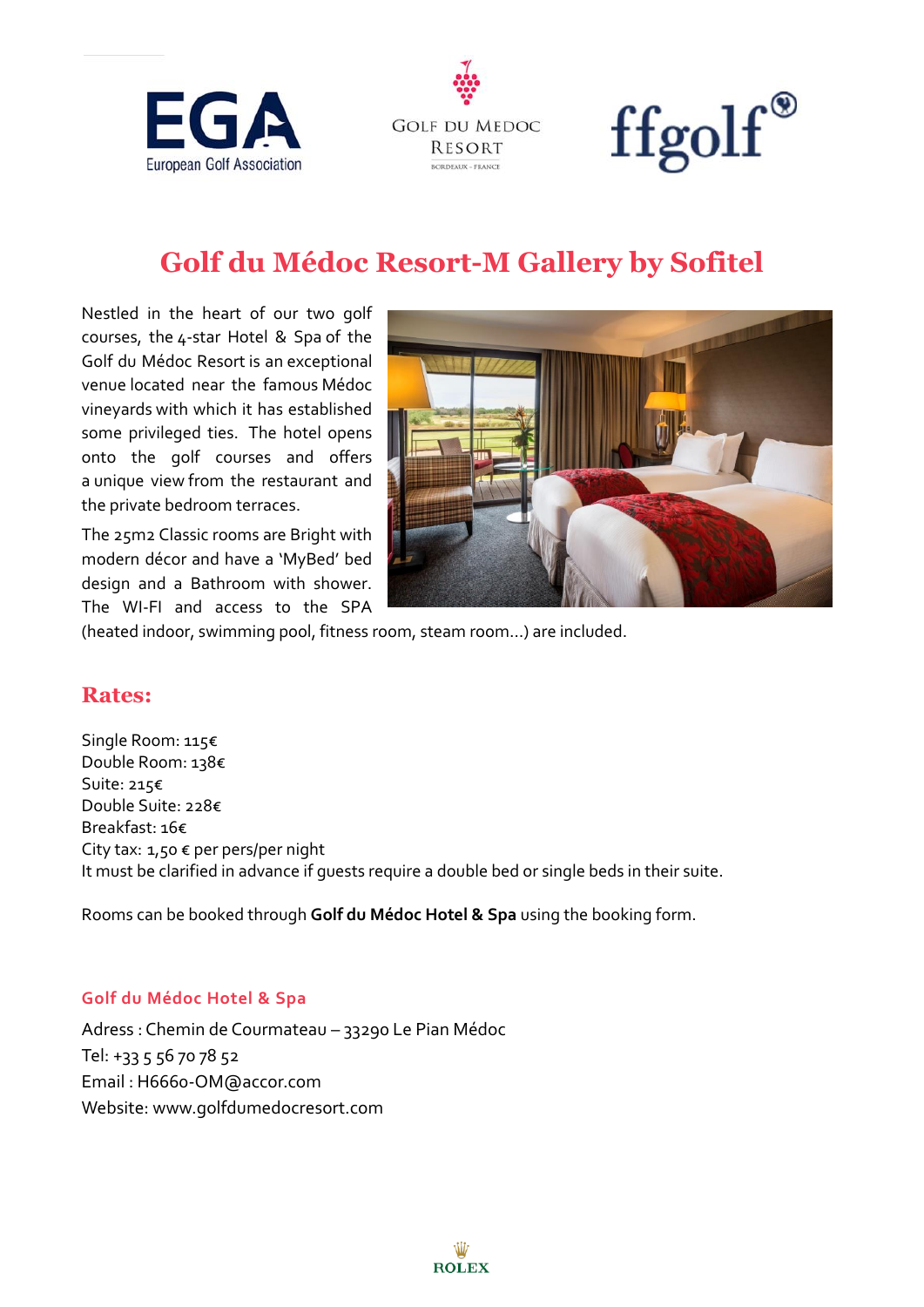





# CHAMPIONSHIP PROGRAMME

# **DAY 1 – Monday 22 October, 2018**

All day **Arrival** Course closed

# **DAY 2 - Tuesday 23 October, 2018**

All day **Arrival** From 8 a.m to6 p.m Registration at the Tournament Office From 8 a.m to 3 p.m 1st Practice Round

# **DAY 3 - Wednesday 24 October, 2018**

|                             | From 8 a.m to 12 p.m Registration at the Tournament Office |
|-----------------------------|------------------------------------------------------------|
| From $8$ a.m to $3$ p.m     | 2 <sup>nd</sup> Practice Round                             |
| From $5$ p.m to $5.45$ p.m  | Captain's Meeting                                          |
| From $5.45$ p.m to 6.30 p.m | Official Team Photograph                                   |
| 6.30 p.m                    | Opening Ceremony and Welcome Cocktail (Dress Code: Team    |
|                             | Uniforms)                                                  |

# **DAY 4 - Thursday 25 October, 2018**

1st Round – Stroke Play

# **DAY 5 - Friday 26 October, 2018**

2<sup>nd</sup> Round – Stroke Play

## **DAY 6 – Saturday 27 October 2018**

Final Round- Stroke Play

18:00 Closing Ceremony, Gala Dinner, Players' Party

## **DAY 7 - Sunday 28 October 2018**

All day Departure

Ŵ **ROLEX**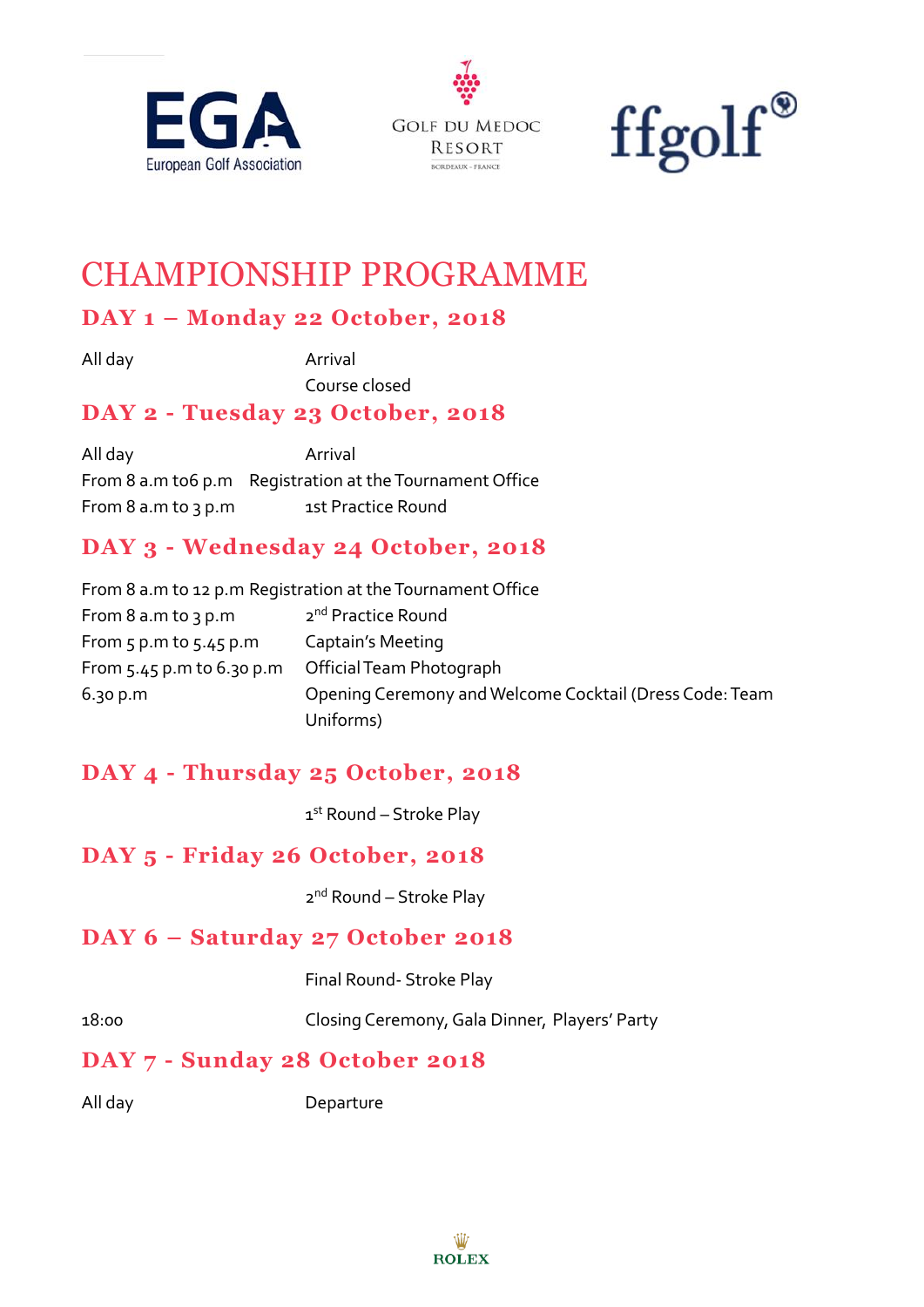





# CHAMPIONSHIP INFORMATION

# **TEAM FEE**

There is a team fee of  $750 \epsilon - 3$  players and the captain/advisor, covering tournament costs such as: greenfees, manual trolleys, range balls, welcome party and gala dinner, airport transfers.

**For any additional person, there will be a cost of 150€ for airport transfers, welcome party and gala dinner.**

### **ENTRIES**

The entry forms can be found on the website of the European Golf Association (EGA). All entries and payments must be made via EGA: WWW.EGA-GOLF.CH > Welcome > Entry Forms

# **CHAMPIONSHIP CONDITIONS**

The Championship shall be played under the Rules of Golf as laid down by The R&A, the EGA Hard Card, Generic Conditions and EGA specific tournament conditions as well as the local rules approved by the Championship Committee at the championship.

Please note the new Grooves Condition:

The groove and punch mark Condition in Decision 4-1/1 of the Decisions on the Rules of Golf (page 70) is in effect. Please check the information available on the R&A website here: http://www.randa.org/en/Equipment/Equipment-Search/

## **REGISTRATION AND TOURNAMENT OFFICE**

Registration is open from 23 October 8 a.m.

All teams are requested to register at the club house immediately on arrival, but not later than 24 October 12p.m.

## **TRANSFERS AIRPORT-HOTEL-AIRPORT**

Transfers will be organised between Bordeaux Airport (official airport for the championship) and the Golf du Médoc Resort. The schedule will be established at a further date. If you wish to take advantage of organised transportation kindly complete the Travel Detail Form and send back by mail to Peio TOMASENA Golf Manager [p.tomasena@golfdumedocresort.com](mailto:p.tomasena@golfdumedocresort.com)

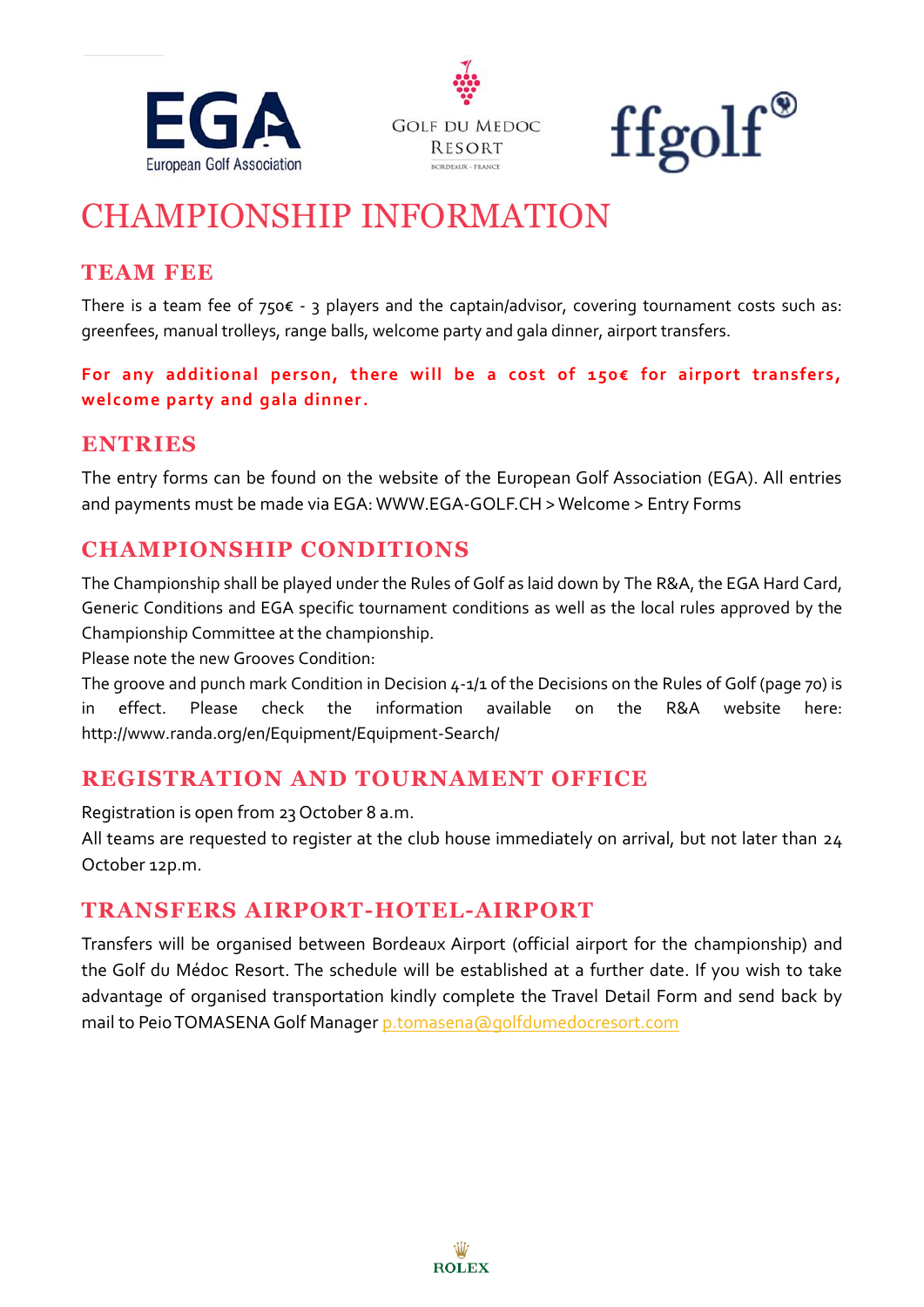





## **CATERING**

The restaurant will offer you different possibilities for lunch:

#### **Lunch:**

- 20€ Self served buffet + dessert buffet
- Pasta of the day: 14€
- A la carte

#### **Dinner:**

- 25€ Menu (Main + dessert)
- A la carte

#### **PRACTICE ROUNDS**

The official practice days are Tuesday 23& Wednesday 24 of October. Please book your tee-time for the practice round by mail through Peio Tomasena [p.tomasena@golfdumedocresort.com](mailto:p.tomasena@golfdumedocresort.com) . Last tee time 3p.m each day.

#### **PRACTICE FACILITIES**

Putting green, short game area and full driving range are available next to the Clubhouse. The team fee includes unlimited range balls and a pull trolley for the championship week.

#### **CEREMONIES**

24October 2018 –The Official Opening and Welcome cocktail reception at the clubhouse.

27 October 2018 – The closing ceremony on the 1st tee, followed by the gala dinner at the clubhouse.

#### **CLUBHOUSE**

The Proshop and the bar will be open daily from 1 hour before first tee time.

#### **INFORMATION BOARDS**

There will be information boards located in the club house and the reception areas of the golf course. Players should have a look at the information boards at regular intervals as important information will be displayed relating to tee-times, messages etc. The information will also be published on the official website of the tournament.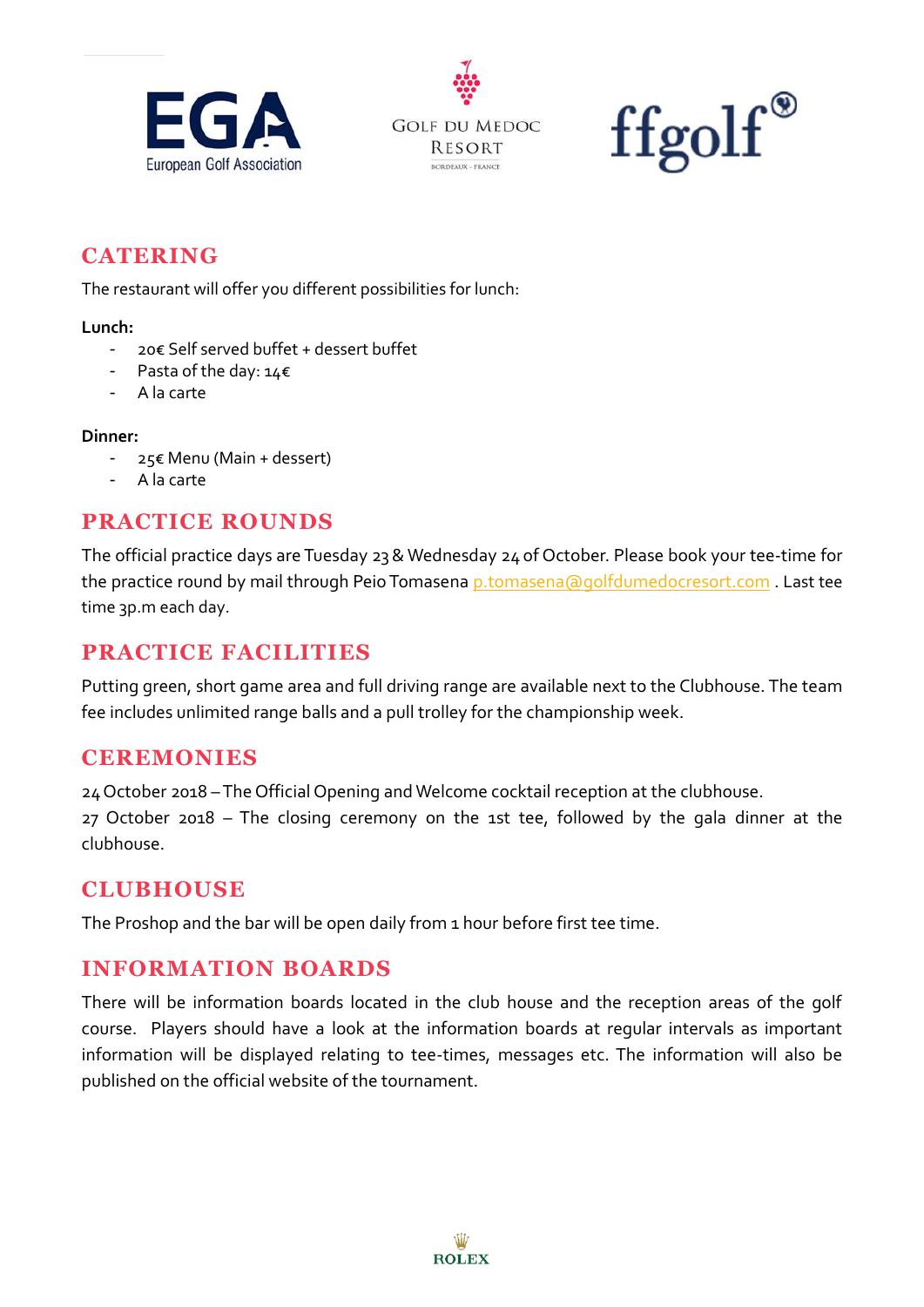





#### **COMMUNICATION**

The use of mobile radio transmitters (walkie-talkies) by the Team Players, Team Captain or Team Advisor is prohibited during the Championship.

#### **WEATHER**

In October, the average temperature is 17° degrees Celsius

#### **CADDIES**

No caddies are permitted except for fellow team players.

#### **TROLLEYS**

Pull trolleys are available (included in the Team Fee).

#### **BAG STORAGE**

Golf bag storage is located at the Hotel. It is open daily from 6:30 to 21:00

#### **DRESS CODE**

A reasonable standard of dress is expected at all times, both on the course and in the clubhouse. Jeans, sleeveless or collarless shirts and tracksuits are not permitted on the course. The welcome cocktail and gala dinner will be informal. Only soft spikes are permitted on the course.

#### **INTERNET ACCESS**

A complimentary wireless internet access is available in the clubhouse area and in the official hotel.

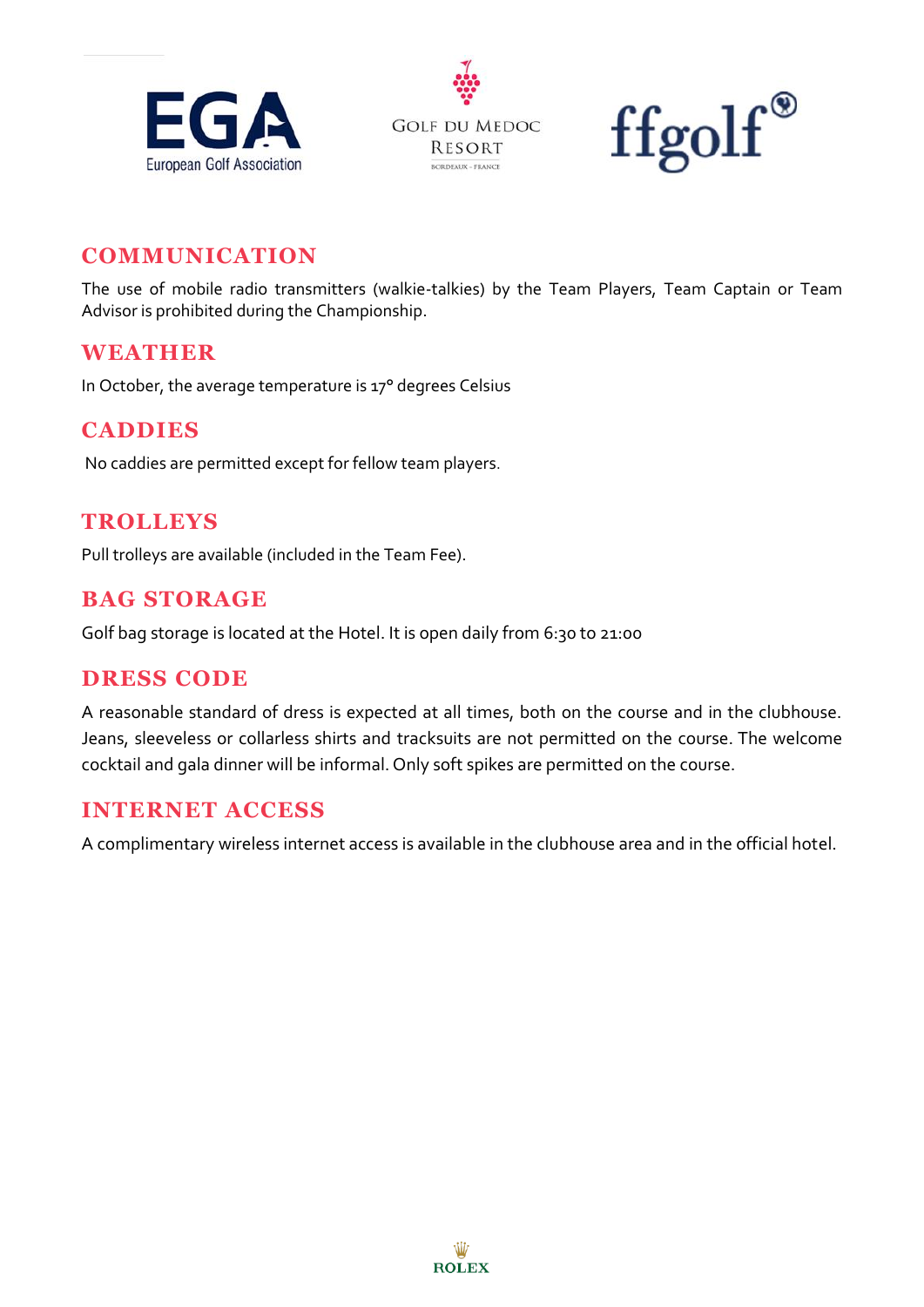





# **CONTACTS**

## **Organising Committee:**

#### **Golf du Médoc Resort – Les Châteaux**

Adress : Chemin de Courmateau – 33290 Le Pian Médoc Tel: +33 5 56 70 11 90 Email : [golf@golfdumédocresort.com](mailto:golf@golfdumédocresort.com) Vincent PARISGeneral Manager : [v.paris@golfdumédocresort.com](mailto:v.paris@golfdumédocresort.com) Peio TOMASENAGolf Manager[: p.tomasena@golfdumédocresort.com](mailto:p.tomasena@golfdumédocresort.com) Website: www.golfdumedocresort.com

#### **Fédération Française de Golf**

Address: 68 rue Anatole France – 92300 Levallois-Perret Email: [arnaud.cusset@ffgolf.org](mailto:arnaud.cusset@ffgolf.org) Website: www.ffgolf.org

#### **European Golf Association**

Place de la Croix-Blanche 19 CH-1066 Epalinges | Switzerland Tel +41 21 785 70 60 Fax +41 21 785 70 69 arnaud@ega-golf.ch www.ega-golf.ch

You will find all the necessary information regarding the tournament on the official event page on the EGA Website[. http://ega-golf.ch/event/2018-european-mens-club-trophy](http://ega-golf.ch/event/2018-european-mens-club-trophy)

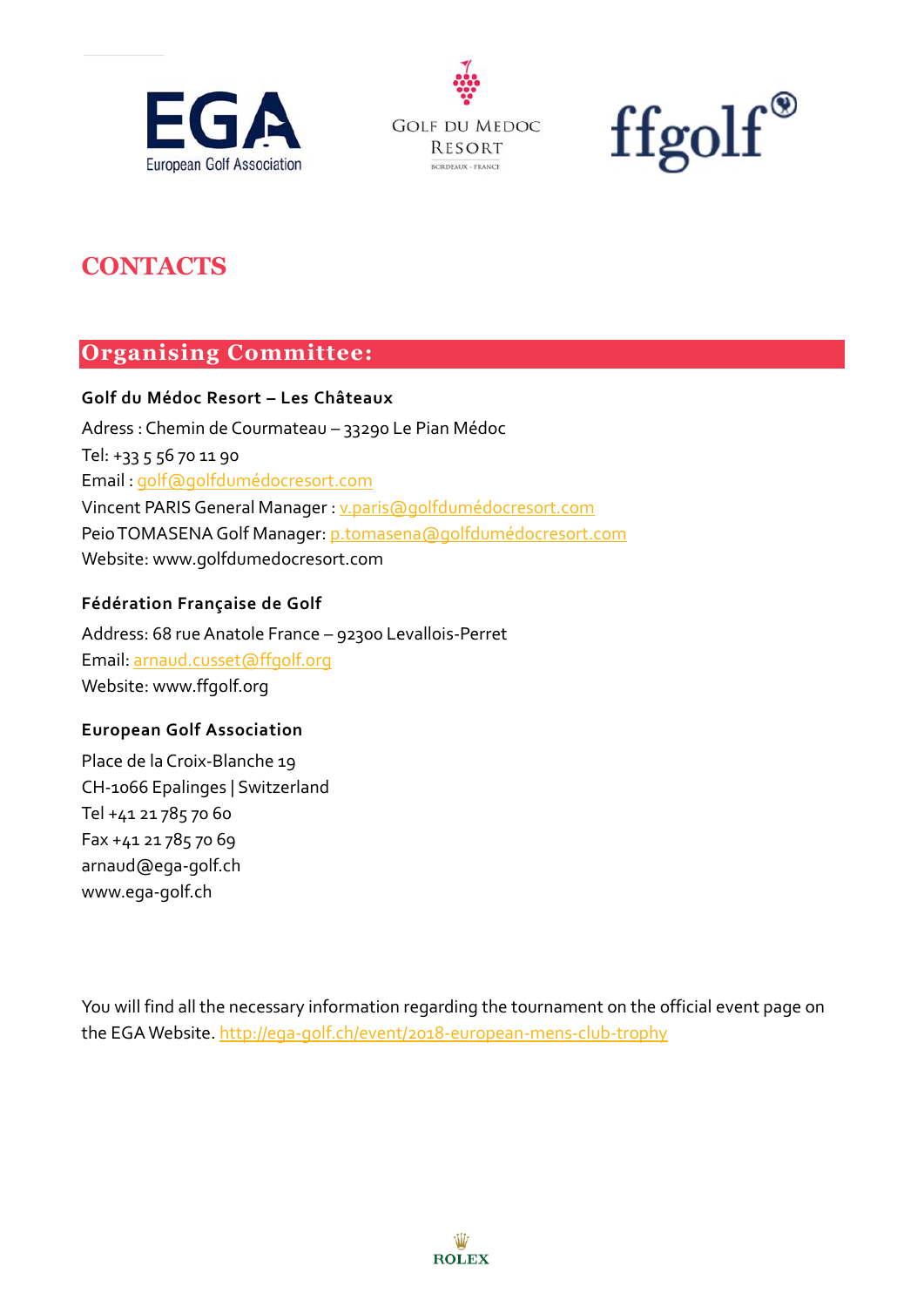





 $\Box$ 

# TEAM MEMBERS FORM

| <b>Players: Name</b>              | Date of Birth | Handicap            |
|-----------------------------------|---------------|---------------------|
|                                   |               |                     |
|                                   |               |                     |
|                                   |               |                     |
|                                   |               |                     |
| <b>Officials: Name / Function</b> |               | <b>Team Advisor</b> |
|                                   |               |                     |

| - |  |  |
|---|--|--|

Date: Signature:

**Please return form by mail to: [p.tomasena@golfdumedocresort.](mailto:p.tomasena@golfdumedocresort.com) [com](mailto:p.tomasena@golfdumedocresort.com) before 12th October 2018**

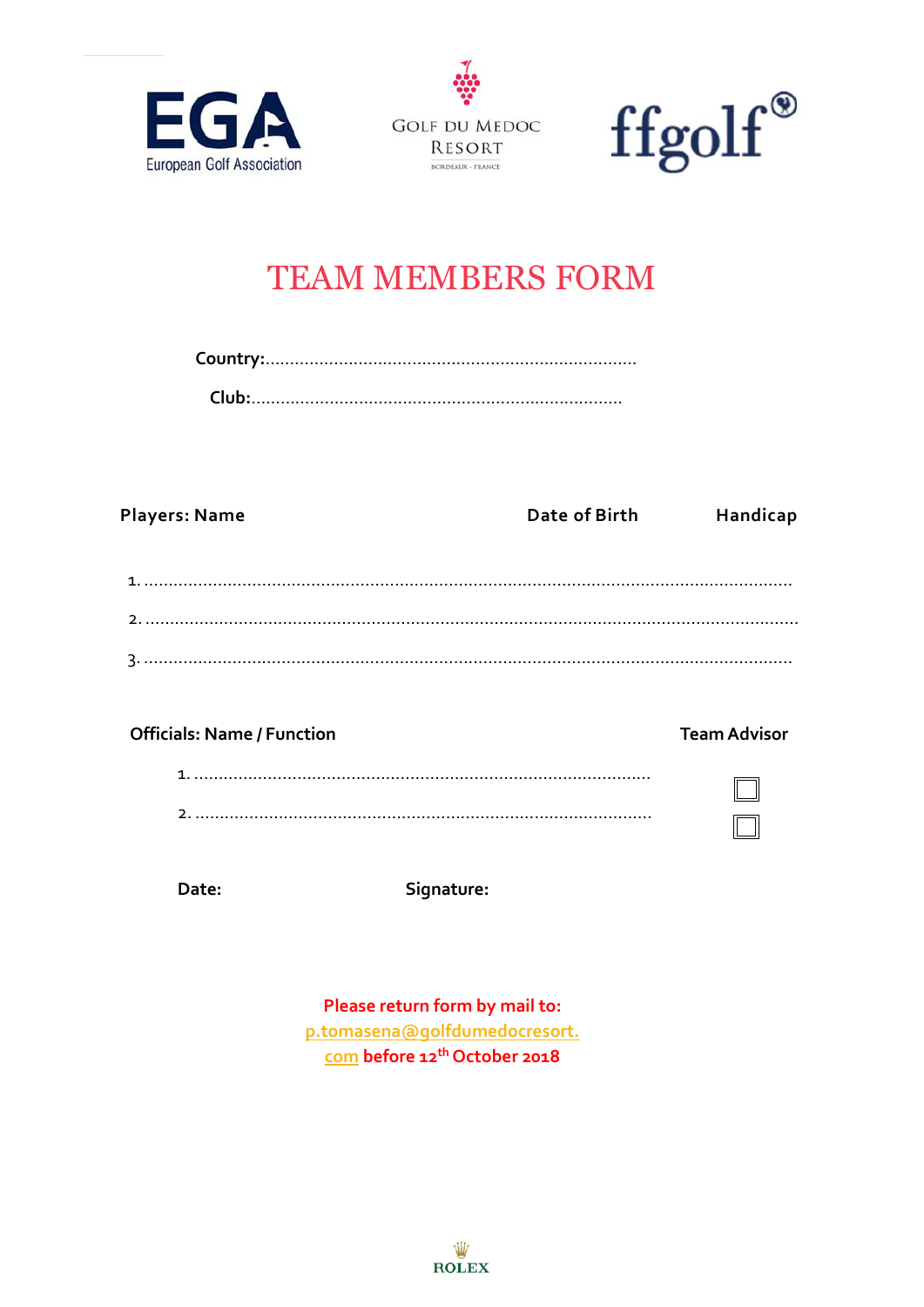





# TRAVEL DETAILS FORM

This form is to be completed **only** by countries who wish to use organisedtransportation between Bordeaux Airport and Golf du Médoc Resort.

Teams arriving by car or renting a car at airport do not need to fill in this form.

| <b>ARRIVAL1</b> |  |  |               |  |
|-----------------|--|--|---------------|--|
| <b>COUNTRY:</b> |  |  |               |  |
| Date:           |  |  | Arrival Time: |  |
| Airline:        |  |  | Flight n°:    |  |
| # of people:    |  |  | Coming from:  |  |

| <b>DEPARTURE 1</b> |  |                      |  |
|--------------------|--|----------------------|--|
| Date:              |  | Departure Time:      |  |
| Airline:           |  | Flight $n^{\circ}$ : |  |
| # of people:       |  | Going to:            |  |

Date: Signature:

 **PLEASE COMPLETE THIS FORM AND RETURN BEFORE Friday 28 September to: Peio Tomasena Emai[l p.tomasena@golfdumedocresort.com](mailto:p.tomasena@golfdumedocresort.com)**